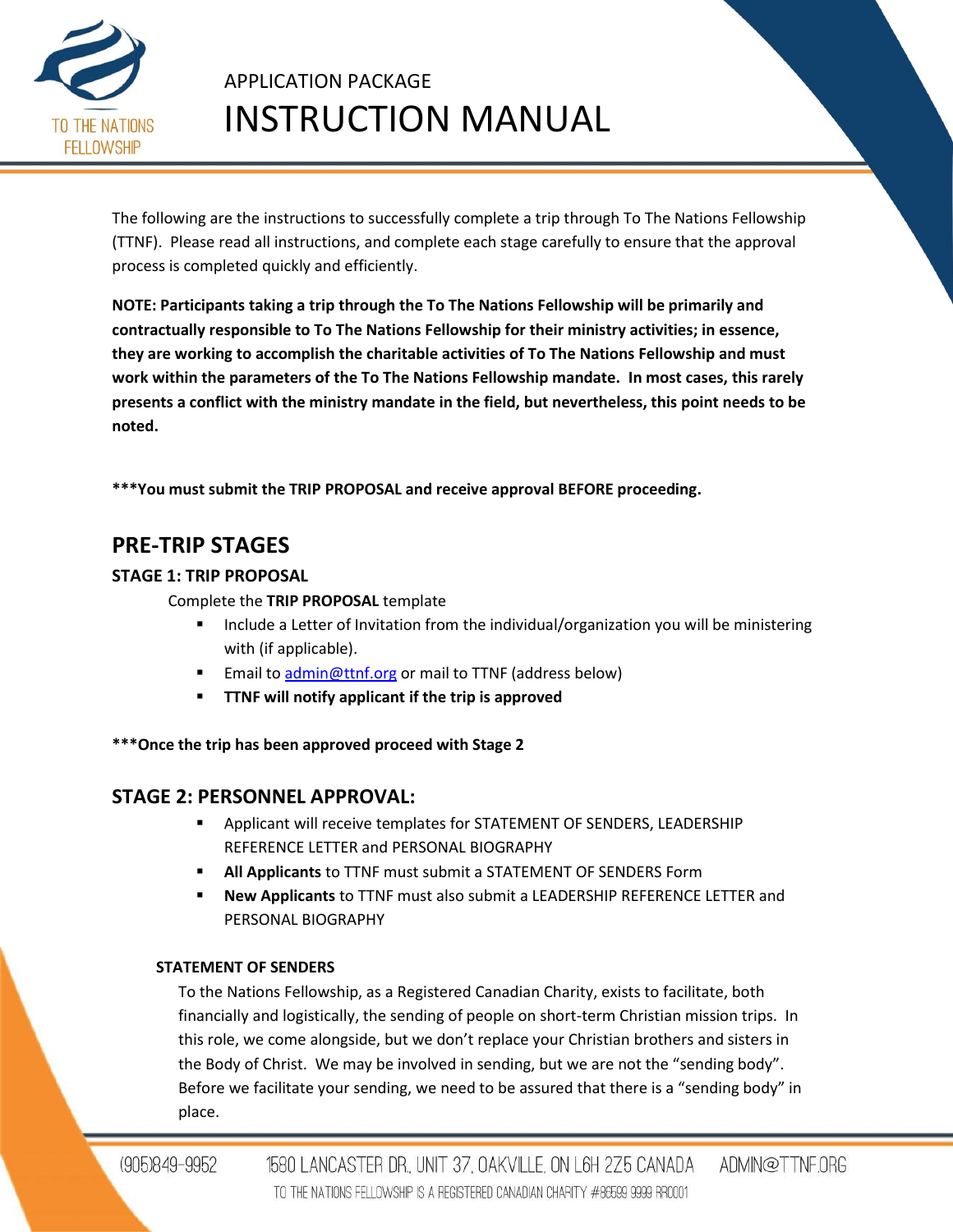

## **(STATEMENT OF SENDERS Continued)**

To be in the body of Christ is to be connected and submitted. We feel that it is very important that there are Christian brothers and/or sisters, who may or may not reside in your local body/congregation, and who will act as your primary sending body:

- who you are submitted to ("Submit to one another out of reverence for Christ" *Eph 5:21*. We are most looking for relational submission. This may be in a hierarchical or peer/mutual structure),
- who will support you (this could mean financially, but not necessarily),
- who will pray for you,
- who will stand with you, vouch for you,
- who affirm you in your mission trip,
- who are committed to spiritually send you out *(Acts 13: 1-3)*,
- who will work with you to resolve any issues, spiritual or otherwise, that may arise before, on, or after your trip

You must select at least 3 people (who are not travelling with you) who you would like to have as your "Body of Senders". More people is fine – the more praying for you the better! Alternately, it is also appropriate for your Pastor or Elder to respond on behalf of a congregation that they, as a whole, will be sending you. If this is done we would also encourage you to approach individuals to be committed to praying for you.

Send your Senders the form entitled **STATEMENT OF SENDERS,** following these instructions (choose one of the following):

- 1. Electronically fill in trip details on **STATEMENT OF SENDERS** template
	- Email to individual Senders (or a representative of a local congregation, such as a Pastor or Elder, if the congregation will be sending as a whole), asking them to fill in their name and relationship
	- Have Senders email form to **admin@ttnf.org, with a copy to you.** No signatures are required – it is sufficient to have their email address.
- 2. Electronically fill in trip details on **STATEMENT OF SENDERS** template
	- Print the form and get Sender's names and signatures (or representative, as in option 1)
	- Scan completed form and attach to email. Email to **admin@ttnf.org**

## 3. Print **STATEMENT OF SENDERS** template

- Fill in trip details
- Get Sender's names and signatures (or representative, as in option 1)
- Mail to To The Nations Fellowship at address below.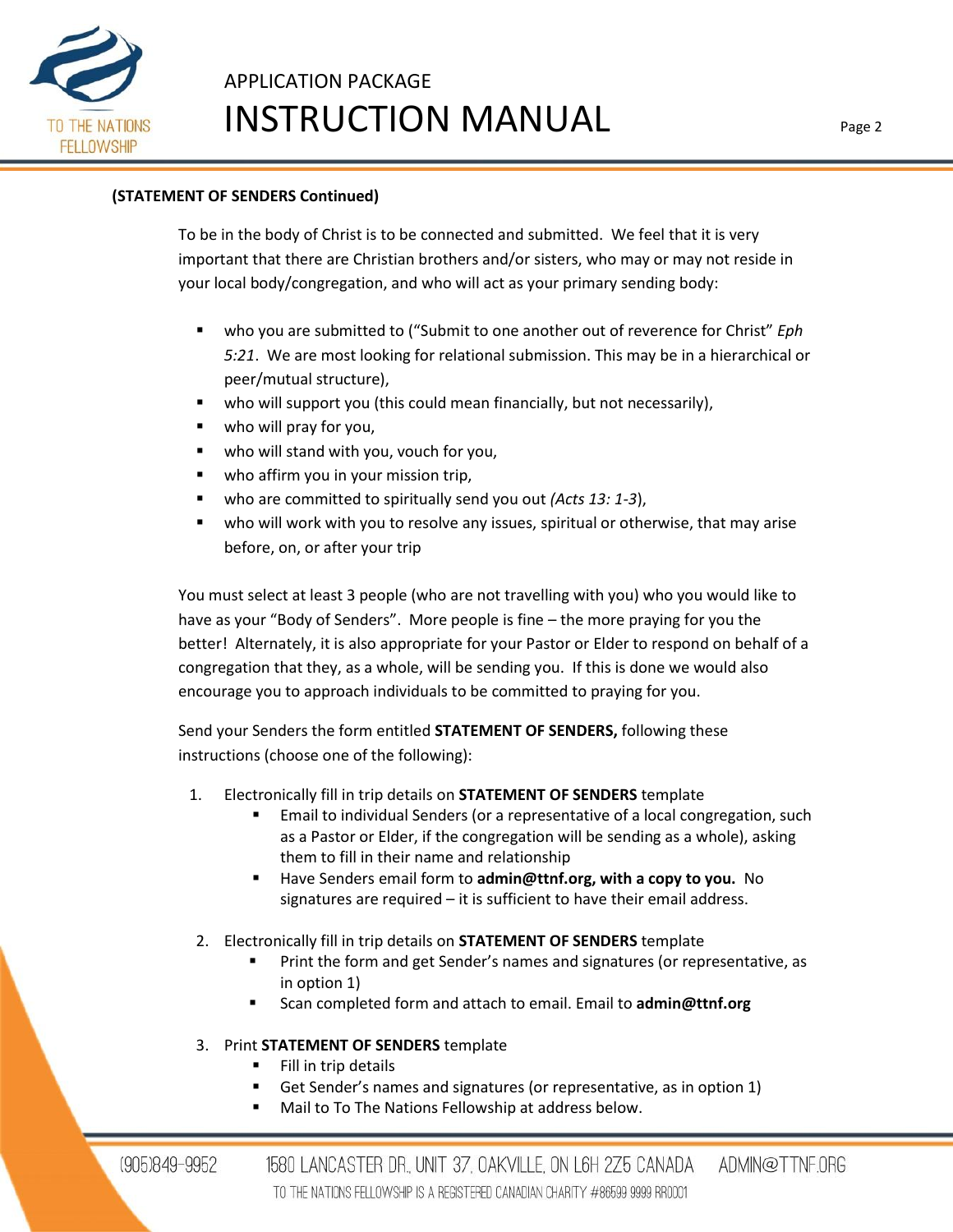

## **LEADERSHIP REFERENCE LETTER**

You must provide a reference letter from a Christian leader who knows you and has some measure of spiritual authority/eldership in your life. This could be your pastor, your church elder, your spiritual mentor, your home group/house church leader/pastor, etc who:

- Affirms your Christian character
- Affirms your suitability, from a spiritual perspective, for this mission trip, to the best of their knowledge
- Blesses you to take this mission trip
- Send this individual the form entitled **LEADERSHIP REFERENCE LETTER**. Include your name on the form under "Applicant" before sending it.
- Your Reference must complete this form and send it back to TTNF administration (admin@ttnf.org) print and mail to TTNF (address below)

### **PERSONAL BIOGRAPHY**

- **EXP** Complete the **PERSONAL BIOGRAPHY** template
- **Include the following:**
	- Who you are
	- Your stage in life, education, career etc
	- Where you are at in your spiritual journey
	- Relationship between you and your church body
	- Why you have a heart for missions
	- Anything else you would like us to know about you
- Email to [admin@ttnf.org](mailto:admin@ttnf.org) or mail to TTNF (address below)

## **\*\*\*Once the trip and applicant have been approved TTNF will proceed with Stage 3**

## **STAGE 3: CONTRACT**

- **TTNF Trustee will draft and send a CONTRACT by email**
- **Print and sign 2 copies of the CONTRACT**
- Scan and email t[o admin@ttnf.org](mailto:admin@ttnf.org) or mail to TTNF (address below)
- A TTNF Trustee will sign both copies of CONTRACT
- **A copy of the contract will be sent to the Applicant (now Contractor)**

**Once the contract has been signed by both parties, To The Nations Fellowship can then begin to officially receive donations towards the ministry trip. Donations can be received before this, but if, for whatever reason, the trip is not approved, TTNF cannot return the donations.**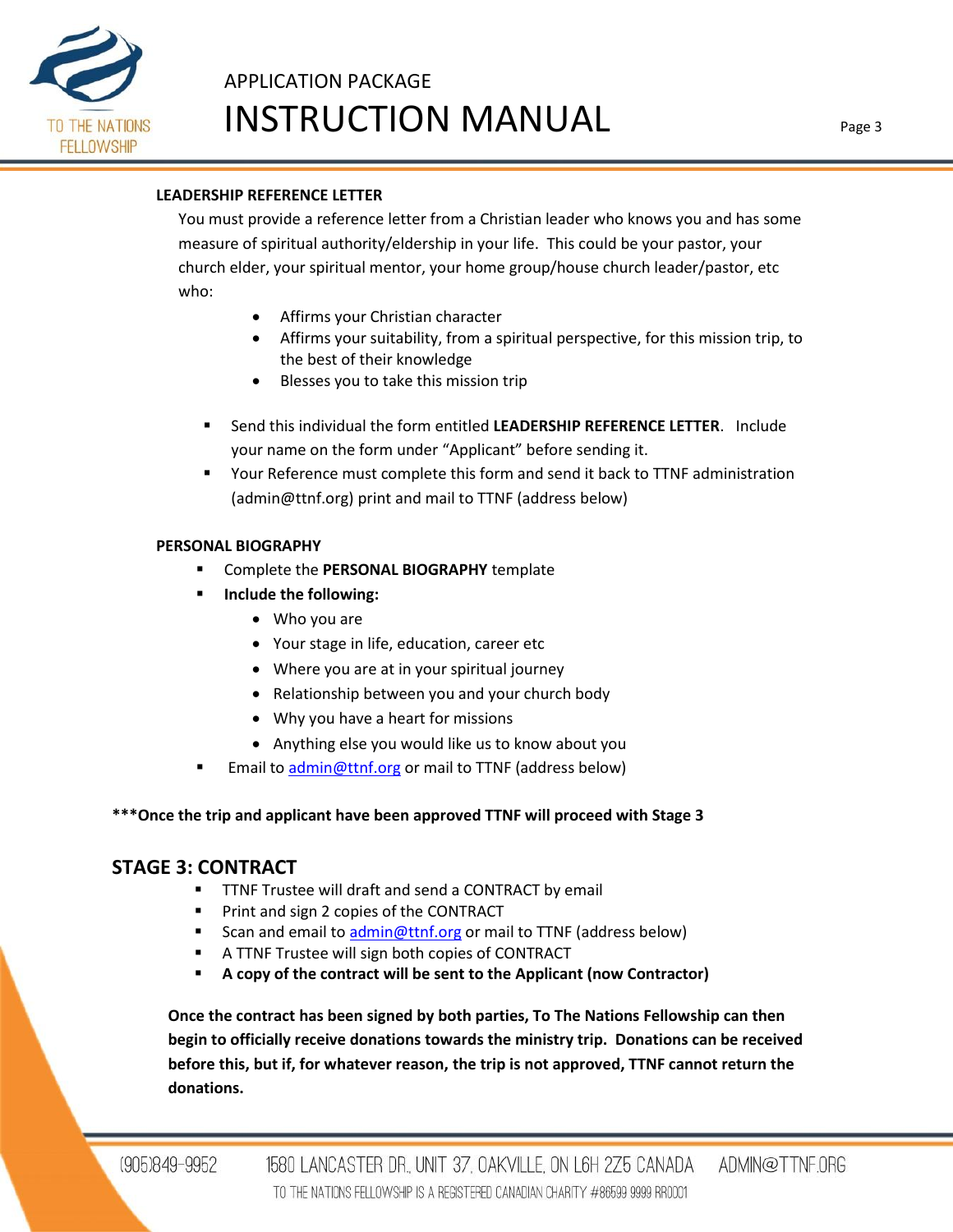

## **STAGE 4: CONTRACTOR PACKAGE**

## **The Contractor will be sent the following forms/templates:**

- o CONTRACTOR INFORMATION template
- o FINANCIAL INFORMATION template (optional)
- o EXPENSE REPORT template
- o EXPENSE REPORT INSTRUCTIONS
- o EXPENSE GUIDELINES
- o TRAVEL CHECKLIST
- o DONATION INSTRUCTIONS

## **CONTRACTOR INFORMATION**

- Complete the top half of the **CONTRACTOR INFORMATION** template
- Email to [admin@ttnf.org](mailto:admin@ttnf.org) or mail to TTNF (address below)

## **FINANCIAL INFORMATION (Optional):**

This information allows TTNF to transfer money directly to your account in case of emergencies or as pre-agreed for longer term contracts.

- Complete the **FINANCIAL INFORMATION** template
- Email to [admin@ttnf.org](mailto:admin@ttnf.org) or mail to TTNF (address below)

## **EXPENSE REPORTS**

As a TTNF Contractor you will be required to record all eligible expenses (before and during your trip) on an official **TTNF EXPENSE REPORT** template. You may submit an **EXPENSE REPORT** for eligible trip expenses prior to leaving. You may also request an **advance** on your **donated funds** before you leave. To do so you must submit the **EXPENSE REPORT** or advance request early to ensure that there is adequate time to make arrangements. Contact the administrator to set up a scheduled time to complete this.

Refer to the **EXPENSE GUIDELINES** and **EXPENSE REPORT INSTRUCTIONS** for information about how to fill out and use the **TTNF EXPENSE REPORT** template.

## **DONATION INFORMATION**

A donation spreadsheet will be emailed the contractor at each month's end. **It is the responsibility of the contractor to notify donors that you have received their donations.**

Refer to the **DONATIONS INSTRUCTIONS** for further information. You may wish send this sheet to your donors.